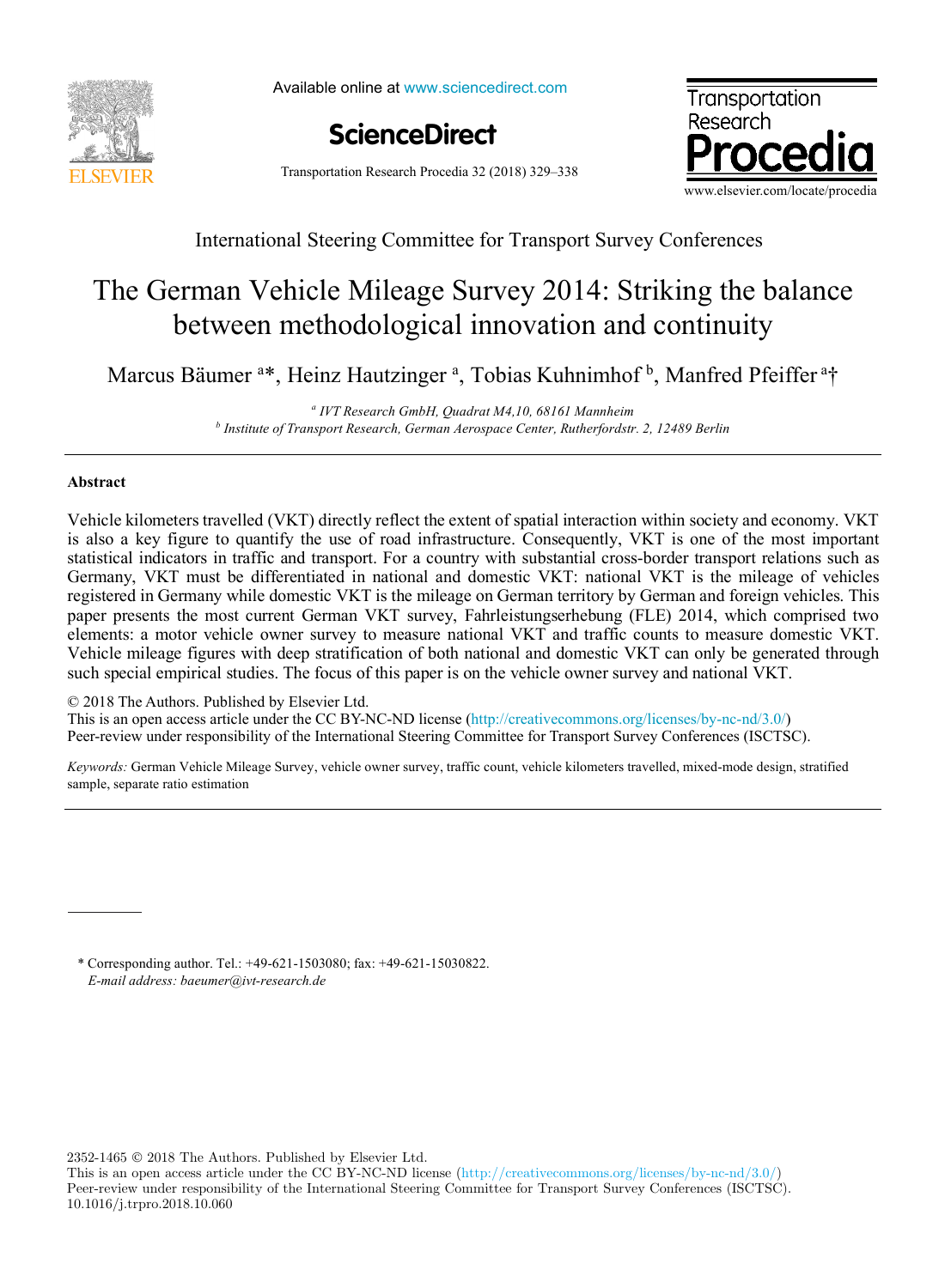# **1. Introduction**

There is general agreement that comprehensive data on motor vehicle kilometers travelled (VKT) with deep stratification should preferably be generated through special empirical studies with surveys of motor vehicle owners (national VKT) and traffic counts (domestic VKT) as core elements. Owner-based national VKT surveys have a long history in Germany. In view of the associated costs, however, such studies are only conducted at long intervals and thus have the character of occasional individual studies ("vehicle mileage surveys"). The last three VKT surveys in Germany which are comparable in format and geographic scope (after the German reunification in 1990) were conducted in 1993, 2002, and 2014 (Hautzinger et al. 1996a, 1996b, 2005a, 2005b; Bäumer et al. 2016a, 2016b). All these surveys were planned, evaluated, conducted, and analyzed under the auspices of German Federal Highway Research Institute (BASt), with the organizational/ technical execution of the written/postal surveys being handled by the Federal Motor Transport Authority (KBA). This involved surveying a random sample of vehicles across the entire year (sample frame: central vehicle register (ZFZR) of the KBA) to determine the VKT through two odometer readings over a reporting period defined by the survey design.

As with many transport indicators, not only absolute levels of VKT are relevant but also the development over time. Hence, comparability of VKT survey results with results from earlier surveys is paramount. At the same time, there are various external changes that affect survey design. This ranges from survey design innovations (e.g. smartphone use) over generally declining response rates to changes in vehicle types and vehicle usage. Against this background, it is important to strike the right balance between methodological innovation and continuity when surveying VKT. In light of this objective, the paper describes the FLE 2014.

The paper is structured as follows. First, the methodological background of the FLE vehicle owner survey is presented (study design, questioning technique, data expansion and analysis). In the next section the main survey results are summarized and contextualized. For this purpose, the FLE national VKT figures are compared to the domestic VKT figures obtained from the FLE traffic counts which were conducted in parallel to the FLE vehicle owner survey. Furthermore, the FLE national VKT results are compared to VKT figures obtained from other surveys, in particular the German National Travel Surveys (MiD, MOP). Finally, some methodological and practical conclusions are drawn and an outlook is provided.

# **2. Methodology**

## *2.1. Study Design*

The objective of the FLE 2014 vehicle owner survey was to provide up-to-date indicators on the national VKT that are comparable in terms of content and methodology with previous studies while simultaneously taking into account changes in vehicle types and vehicle usage that have occurred in the intervening period. The study was intended not only to estimate the national VKT as a whole with the greatest possible precision, but also the VKT of particular sub-groups of German-registered vehicles as well. As classification characteristics for the delineation of these subgroups, the study looks not only at register information (technical vehicle features and socio-economic characteristics of the vehicle owner) but also at survey characteristics that describe the predominant use or type of use of the vehicle.

The 2014 vehicle owner survey to determine national VKT was largely identical to the preceding study in 2002. The survey again included all motor vehicle types, from mopeds to semi-trailers (only a few special motor vehicle subgroups such as agricultural tractors and vehicles of the federal police and military are not recorded).

To determine the 2014 national VKT, over 6 survey waves of 151 motor vehicle strata each, a total of 162.653 vehicles were randomly selected through systematic sampling from the central vehicle register (ZFZR) of the Federal Motor Transport Authority (KBA).

At the top level of a hierarchical system of stratification criteria the following 10 vehicle groups were distinguished:

- Motorcycles
- Passenger vehicles of private owners
- Passenger vehicles of business owners
- **Buses**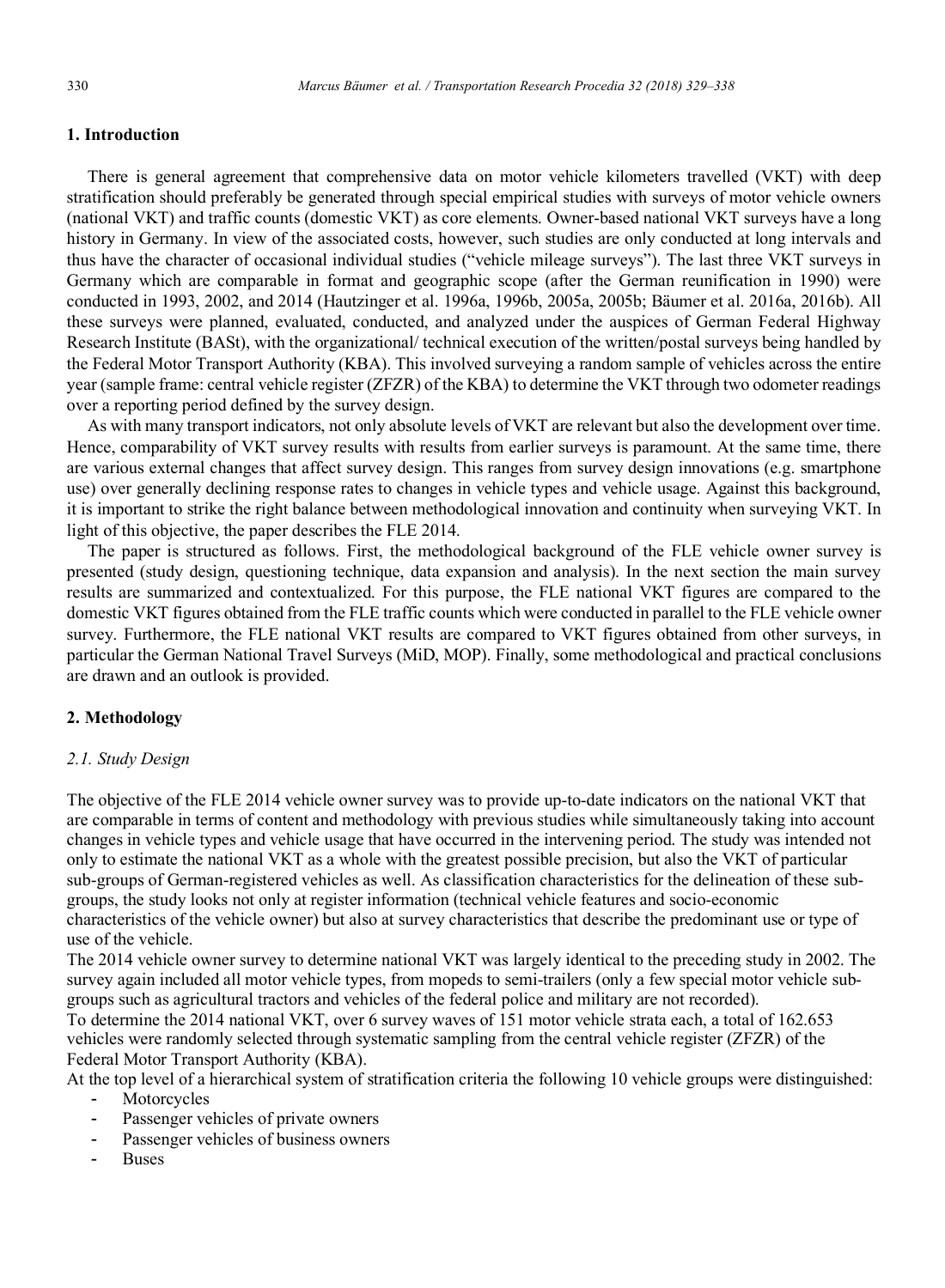- Trucks of private owners
- Trucks of business owners
- Semi-trailers
- Other trucks
- Other vehicles
- Vehicle with insurance tag

The deeper stratification of the vehicle groups was made with regard to the following characteristics:

- the type of vehicle (subgroups within the vehicle groups)
- the age of the vehicle or the vehicle owner
- the engine power or mass of the vehicle
- the propulsion of the vehicle
- the economic sector of the vehicle owner (for business owners only)
- the number of seats (for buses only)

Within the 10 vehicle groups the breakdown by these characteristics was partly different due to group-specific constraints. Overall, the stratification of the sampling frame should be carried out with characteristics related to the vehicle kilometers travelled.

By surveying the respective vehicle owners with regard to the vehicle odometer readings on two key dates ten weeks apart, the study gathered data regarding the average daily mileage of the vehicles included in the study. In addition to the odometer reading on two occasions (called initial and final interview), the vehicle owner survey also collected information about some additional characteristics such as the predominant type of use of the vehicle and mileage driven outside Germany. These additional characteristics can not only be used to break down the total VKT, but can also be regarded as analysis variables in their own right.

# *2.2. Questioning Technique*

With respect to the actual questionnaire, it has proven useful to retain the basic concept of the previous FLE vehicle owner surveys, i.e. focusing on the most important survey characteristics and use of a short, clearly structured and easily understandable two-page questionnaire. As in previous German vehicle owner surveys, owners of sampled vehicles received a paper questionnaire from the Federal Motor Transport Authority as a first contact. However, in contrast to previous studies of this type there were additional survey mode options that participants could choose from to answer the questionnaire: respondents could not only participate by mail, but also electronically using a laptop, smartphone or like device (mixed-mode survey design, see Figure 1). Related to all respondents, the proportion of participants using the Online&Smartphone-option amounts to 21 %.



Fig. 1. Response options in the FLE vehicle owner survey (mixed mode-design).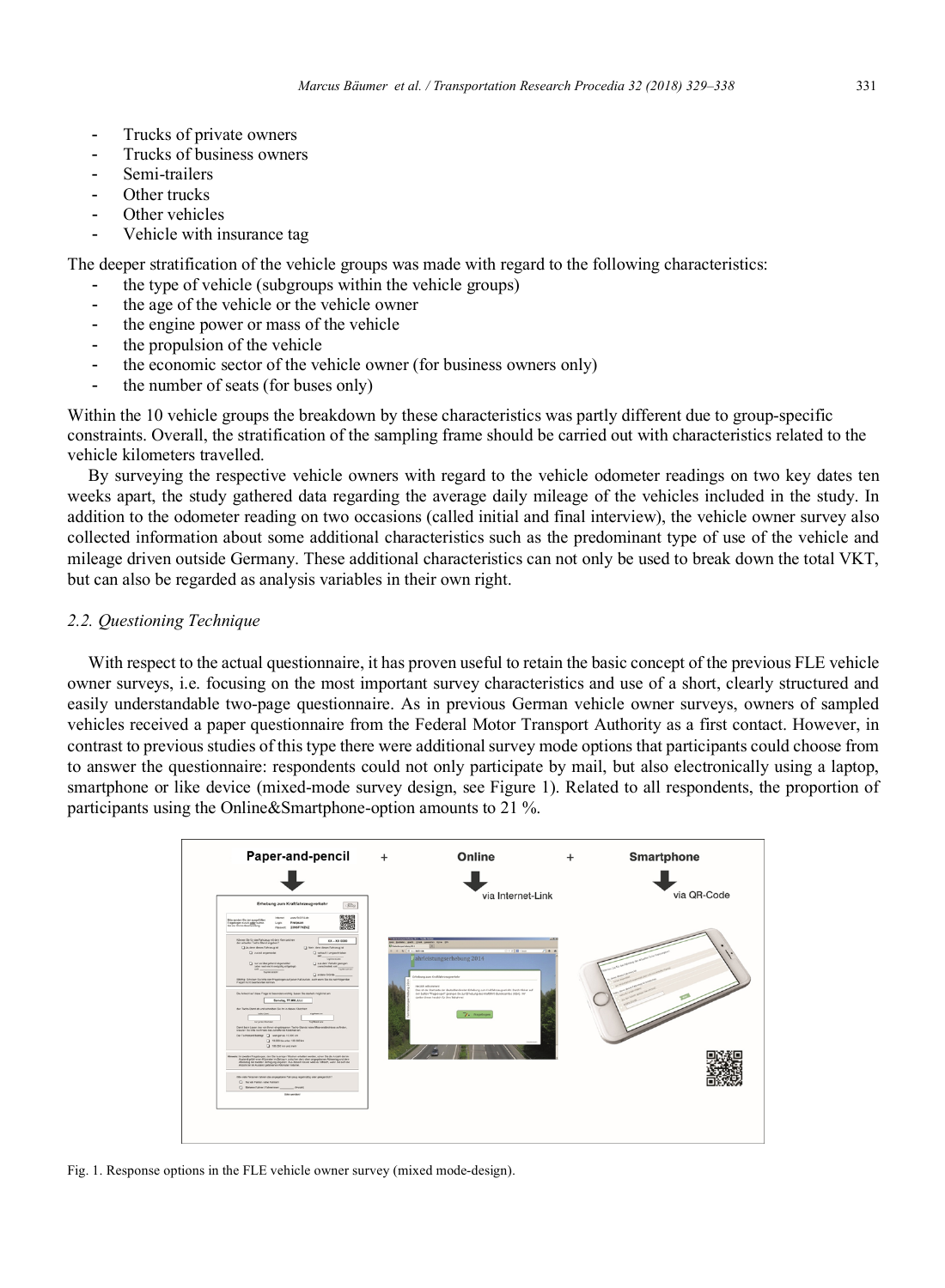Taken together, the simple and intuitive survey design and the multiple options to participate in the survey led to an overall response rate of 47 % (the response rate of the vehicle owners in the initial and final stage of the survey was 56 % and 85 %, respectively). Following the general trend, this rate was lower than in the preceding projects in 1990, 1993 and 2002, but actually somewhat above the target values defined prior to the survey. In an environment of generally declining response rates this can be seen as a good result. In total, the owners of 76.979 vehicles participated in the initial as well as the final interview, about 87% of the corresponding data sets could be used for estimating VKT.

#### *2.3. Data Expansion and Analysis*

Based on the vehicle owner survey data, VKT estimates both for the complete vehicle population and for subgroups of motorized vehicles were calculated. Due to the large size of the FLE 2014 sample, it was possible to derive deeply stratified indicators both regarding the current state as well as – through comparison with the FLE 2002 survey – the development over time of VKT generated by vehicles registered in Germany. For the first time, it was also possible to collect useful VKT data for vehicles with alternative drive technologies and energy sources (e.g. electric, hybrid). The same applies to vehicles used in the context of new transportation options (e.g. long-distance buses). The empirical results obtained are based on the statistical method of separate ratio estimation for stratified samples (auxiliary variable: number of vehicle-days registered). The starting point here is the aforementioned decomposition of the study year into 6 time periods ("waves") and the vehicle population into 151 strata. For each combination of vehicle stratum  $h$  and time period  $W$ , the VKT per vehicle and day of registration, i.e. the population ratio

is usually estimated by a ratio of two sample means *hw hw hw*  $_{hw}$  =  $\frac{I_{hw}}{X_{hw}}$  =  $\frac{I}{\overline{X}}$ *Y X*  $R_{hw} = \frac{Y_{hw}}{Y} =$ 

$$
r_{hw} = \frac{\overline{y}_{hw}}{\overline{x}_{hw}}
$$
 (1)

where  $\bar{x}_{hw}$  and  $\bar{y}_{hw}$  denote the per-vehicle mean of vehicle-days of registration and vehicle-kilometers travelled, respectively. The external total of the auxiliary variable "number of vehicle-days registered" for vehicle stratum *h* and time period *w* is approximated by  $X_{hw} = (365/6)N_{hw}$ , where  $N_{hw}$  denotes the corresponding population number of vehicles registered (calculation of this quantity is based on the ZFZR vehicle register). Thus,  $\hat{Y}_{hw} = X_{hw} r_{hw}$  is the ratio-type estimator of the VKT total for the stratum-period combination under consideration;

in large samples the bias of  $\hat{Y}_{hw}$  becomes negligible. Finally, the separate ratio estimator of the overall annual VKT total is given by

$$
\hat{Y} = \sum_{h} \sum_{w} \hat{Y}_{hw} = \sum_{h} \sum_{w} X_{hw}^{r} h w = \frac{365}{6} \sum_{h} \sum_{w} N_{hw}^{r} h w
$$

If, for given vehicle stratum h the estimators  $\hat{Y}_{hw}$  are summed over all time periods w, the estimated stratumspecific annual VKT total is obtained. The estimated annual stratum-specific VKT totals can be aggregated either across a subset of strata (e.g. all passenger vehicle strata) or - like in equation  $(2)$  - across all strata of vehicles (motor vehicles as a whole).

As the estimated overall VKT total (2) had to be broken down by a variety of vehicle and vehicle-owner characteristics which had *not* been used for stratification, it proved useful to replace the ratio of means (1) by the

(2)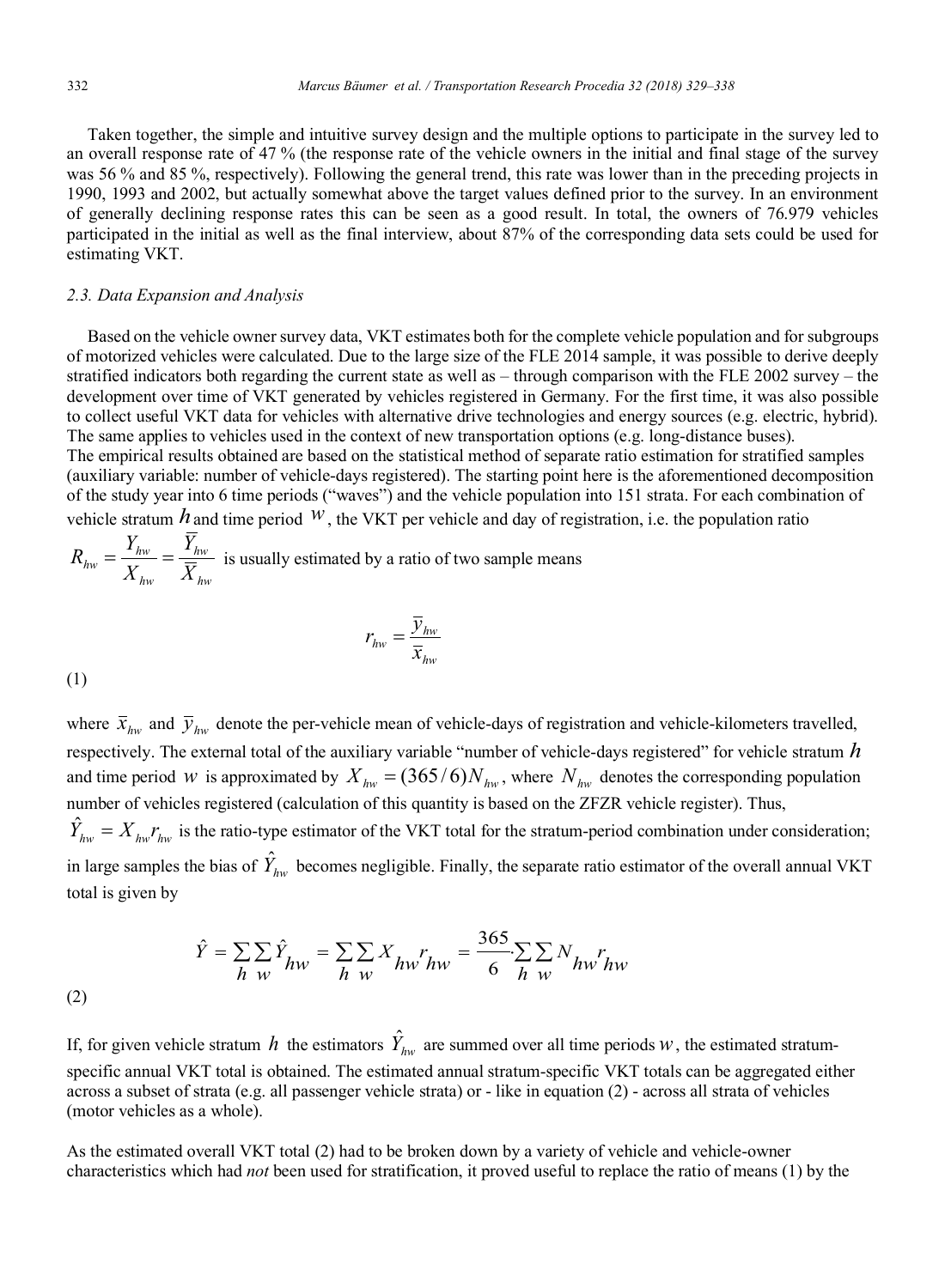following mean of ratios

$$
\bar{r}_{hw} = \frac{1}{n_{hw}} \sum_{i=1}^{n_{hw}} \frac{y_i}{x_i}
$$

(3)

Using (3) instead of (1) to estimate VKT per vehicle and day of registration, has the advantage that irrespective of the characteristics used for the definition of subgroups of vehicles ("domains of study"), the sum of estimated subgroup totals always equals the estimated overall VKT total. The use of the biased estimator (3) instead of the approximately unbiased estimator (1) is justified, as the estimated bias of  $\bar{r}_{hw}$  proved to be small (the bias can be estimated as  $X_{hw}$  is known from external sources). For methodological details see Barnett 2009, pp.69-76.

Due to the design of the FLE 2014 vehicle owner survey, the absolute and relative standard error of VKT estimators can be estimated using classical variance estimation approaches and standard statistical software (no resampling and replication methods required). In addition, sampling error estimation is simplified by the fact that neither the noncoverage nor the non-response study for the FLE vehicle owner survey indicated a need to correct for nonsampling biases.

In the representation of survey results, the annual VKT total is additionally related to the annual average number of registered vehicles. This ratio suggests itself since vehicles can fundamentally only generate VKT on days on which they are registered.

## **3. Results**

### *3.1. FLE 2014 Vehicle Owner Survey*

With an average motor vehicle registration stock of 53.5 million vehicles (the motor vehicle stock also includes vehicles with insurance tags; see footnote in Table 1), the national VKT in 2014 came to roughly 707 billion vehicle kilometers travelled. The overwhelming majority, at just under 599 billion km or 85 % of the total value of national VKT, was recorded by passenger vehicles (including motor homes). Goods transport vehicles (trucks and semitrailers) accounted for roughly 84 billion VKT in 2014, which corresponds to approximately 12 % of the total VKT. Table 1 summarizes the main results.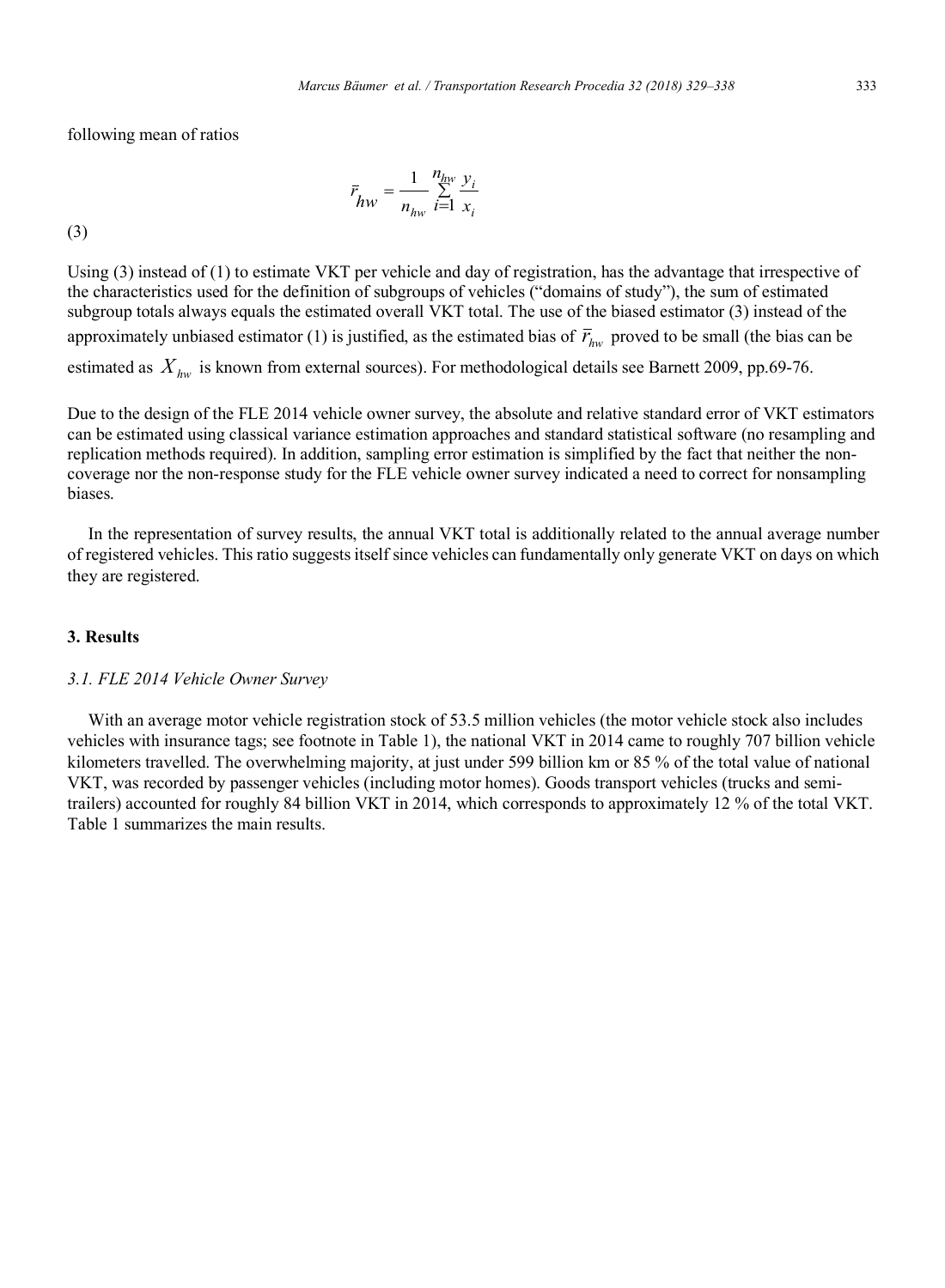| Vehicle group                            | National vehicle kilometers<br>travelled 2014 |        | Average registered motor<br>vehicle stock 2014 |        | VKT per vehicle<br>and year |
|------------------------------------------|-----------------------------------------------|--------|------------------------------------------------|--------|-----------------------------|
|                                          | in billion km                                 | in $%$ | 1,000 vehicles                                 | in $%$ | in km                       |
| Motorcycles                              | 12.4                                          | 1.7    | 4.148                                          | 7.8    | 2,982                       |
| Passenger vehicles                       | 598.7                                         | 84.7   | 44.126                                         | 82.5   | 13,568                      |
| <b>Buses</b>                             | 4.0                                           | 0.6    | 77                                             | 0.1    | 51,309                      |
| Trucks                                   | 63.8                                          | 9.0    | 2.674                                          | 5.0    | 23,891                      |
| Semi-trailers                            | 19.3                                          | 2.7    | 194                                            | 0.4    | 99,692                      |
| Other trucks                             | 0.6                                           | 0.1    | 133                                            | 0.2    | 4,209                       |
| Other vehicles                           | 3.6                                           | 0.5    | 304                                            | 0.6    | 11,921                      |
| Vehicles with insurance tag <sup>1</sup> | 4.6                                           | 0.7    | 1.824                                          | 3.4    | 2,532                       |
| Total                                    | 707.0                                         | 100.0  | 53.480                                         | 100.0  | 13,220                      |

Table 1: Total and mean VKT broken down by vehicle group (FLE 2014 vehicle owner survey)

<sup>1</sup> Mopeds, trikes, squads with maximum speed  $\leq$  45 km/h and cubic capacity  $\leq$  50 cm<sup>3</sup> (no vehicle registration required)

Relating the entire national VKT to the average registered motor vehicle stock in 2014, the result is an average VKT of 13,220 km per vehicle and year (more precisely: 13,220 km per 365 days of vehicle registration). Eliminating vehicles with insurance tags, the average value rises to 13,598 km. For passenger vehicles in 2014, an average VKT of roughly 13,600 km per passenger vehicle was obtained, while the corresponding figure for trucks was 23,900 km per truck.

According to information provided by surveyed vehicle owners, roughly 3% of the VKT for German-registered motor vehicles were driven in foreign countries (21.25 billion km). Subtracting this foreign share from the total national VKT yields the national VKT on German roads, which amounted to approximately 685.8 billion km for all vehicle groups. The highest foreign shares were found for motorcycles and semi-trailers. Across all vehicle types, about 400 km per vehicle and year were driven abroad; here semi-trailers and buses came in well ahead of all others (approx. 6,450 and 2,200 kilometers abroad per vehicle and year, respectively).

## *3.2. Comparison with other Surveys*

# 3.2.1 Comparison with FLE 2014 Traffic Count

The tasks of the entire FLE 2014 project also included determining the "domestic VKT" (annual total of all motor vehicle kilometers travelled on the German road network, no matter where the vehicles are registered). Thus, simultaneously with the vehicle owner survey, an automatic count of motor vehicle traffic at randomly chosen locations and days was also conducted. The 24-hour vehicle counts, yielding count data broken down by vehicle type and vehicle nationality, were distributed across the entire German road network and the entire year of 2014. Consequently, this survey (FLE 2014 traffic count) also provided the option for the first time to disaggregate indicators of the VKT on the German road network by road class and location (inside/outside built-up areas) as well as by type of day and time of day. The conceptual frame of the whole FLE 2014 project consisting of the vehicle owner survey and the vehicle counts is shown in Figure 2.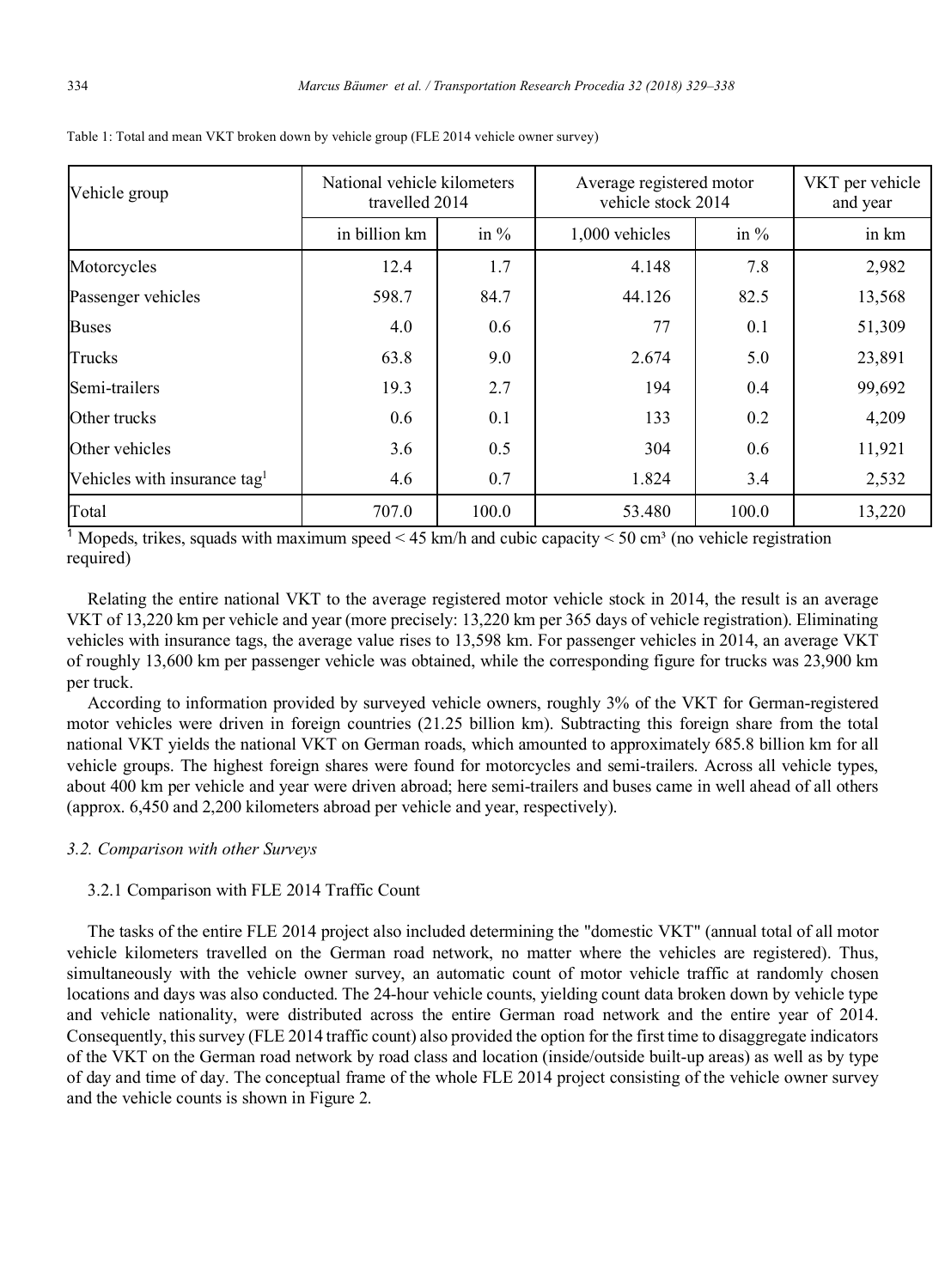

domestic VKT

#### Fig. 2. Conceptual frame of the entire FLE 2014 project.

The first row comprises the data sources leading to the "national VKT", i.e. VKT of German-registered vehicles in Germany and abroad. The first column encompasses the data sources that allow estimating the "domestic VKT", i.e. VKT on German road network

As vehicle nationality has been recorded in the traffic count, the domestic VKT of German-registered vehicles can be estimated using the traffic count data. The same key figure can be estimated from the vehicle owner survey, as vehicle holders had also to report the number of kilometers travelled abroad (see figure 2). A comparison of the two alternative approaches is given in Table 2. In order to perform a proper comparison, the vehicle groups of the owner survey had to be rearranged in a way that they are comparable to the vehicle classification used in the traffic counts (motorcycles + vehicles with insurance tag = powered two-wheelers; trucks with permissible maximum weight  $\leq 3.5t$  $=$  delivery vehicles; trucks with permissible maximum weight  $>$  3.5t = trucks $>$ 3.5t; semi-trailers + other trucks = tractors).

As Table 2 shows, the two surveys yield very similar results for most of the vehicle groups. In this context it has to be mentioned that the VKT estimate for powered two-wheelers from the traffic count has been adjusted by using the vehicle owner survey. The only vehicle group where a substantially larger difference emerges are trucks (permissible maximum weight > 3.5t), where the traffic count results in a higher VKT value. This can, at least partially, be explained by the fact that a few special motor vehicle sub-groups such as agricultural tractors and vehicles of the federal police together with military vehicles are not covered by the vehicle owner survey. In addition, there might be a certain amount of vehicle misclassification in the traffic count.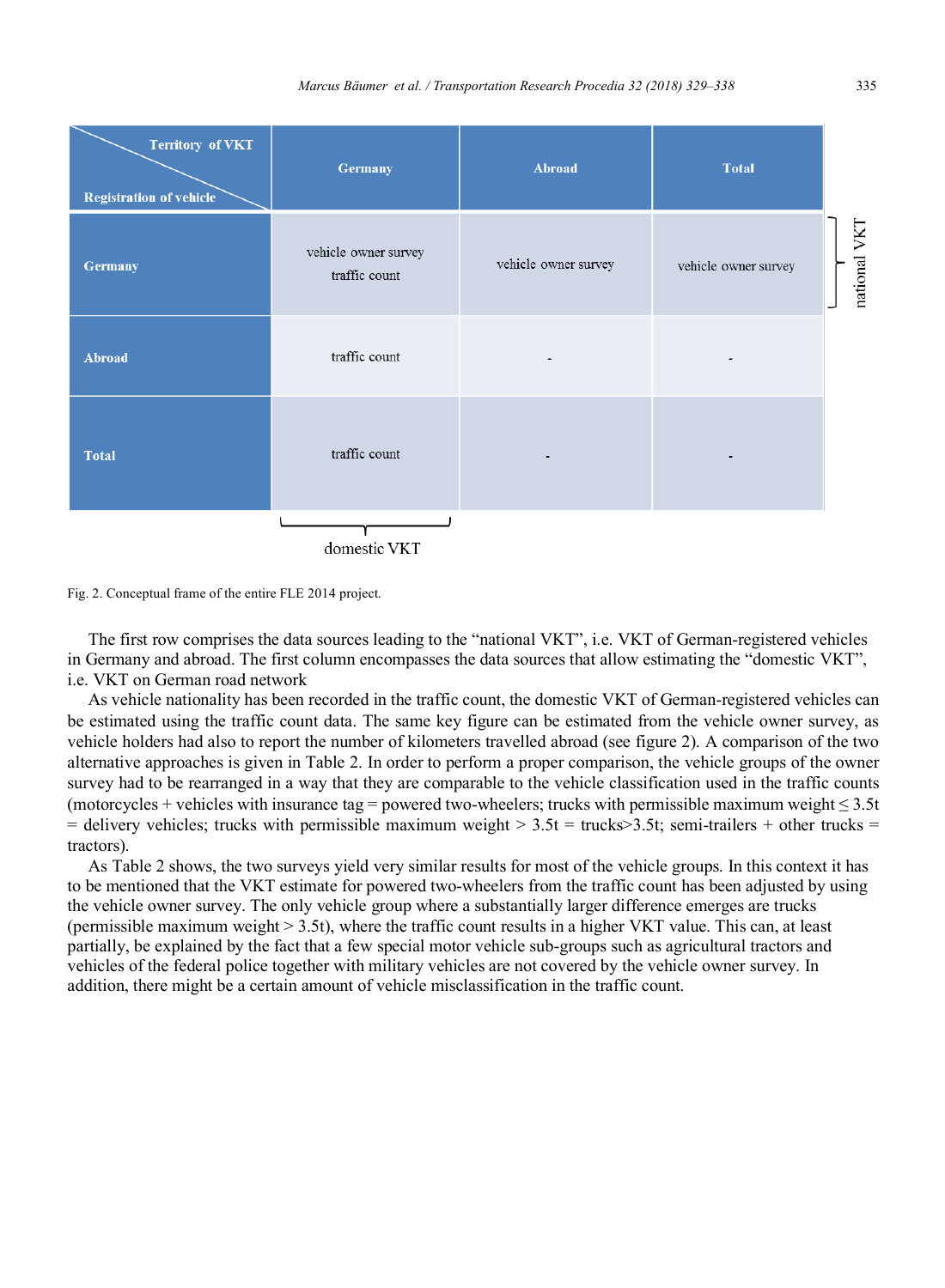| Vehicle group        | Domestic VKT of German-registered vehicles<br>(billion vehicle km) according to | <b>Difference</b><br>(billion vehicle km) |         |
|----------------------|---------------------------------------------------------------------------------|-------------------------------------------|---------|
|                      | Vehicle owner survey                                                            | Traffic count                             |         |
| Powered two-wheelers | 15.9                                                                            | 15.9                                      | 0.0     |
| Passenger cars       | 577.7                                                                           | 579.1                                     | $-1.4$  |
| Delivery vehicles    | 46.8                                                                            | 48.8                                      | $-2.0$  |
| <b>Buses</b>         | 3.8                                                                             | 4.3                                       | $-0.5$  |
| Trucks $>3.5t$       | 19.4                                                                            | 32.5                                      | $-13.1$ |
| Tractors             | 18.6                                                                            | 17.9                                      | 0.7     |
| Other vehicles       | 3.6                                                                             | 3.5                                       | 0.1     |
| Total                | 685.8                                                                           | 702.0                                     | $-16.2$ |

Table 2: Domestic VKT of German-registered vehicles broken down by vehicle group (FLE 2014 vehicle owner survey and FLE 2014 traffic count)

## *3.2.2 Comparison with National Household Surveys using Trip Diaries*

In Germany there are two interlinked National Travel Surveys (NTS), using trip diaries for data collection: The German Mobility Panel (Mobilitätspanel, MOP) is an annual panel survey on travel with a relatively small sample size (about 2.000 persons). Panel participants stay in the panel for three consecutive years before they are rotated out of the sample and replaced by new participants. In each year of participation, respondents fill in a sevenday trip diary. The annual reporting season is in fall (September to November) for the entire MOP-sample. The MOP uses a paper-and-pencil questionnaire and trip diary. In addition to the trip diary, MOP participant households with cars take part in a survey on mileage and fuel consumption (in short: Survey on Fuel Consumption). This MOP component takes place between April and June every year. Hence, the survey on fuel consumption is a vehiclebased survey that samples the vehicles through sampling households. The Survey on Fuel Consumption covers annually about 1.500 cars (Vortisch et al., 2012; Weiß et. al., 2016).

The empirical study Mobility in Germany (Mobilität in Deutschland, MiD) is a cross-sectional survey with a large sample size (about 60.000 persons) which is carried out on an irregular basis. Surveys with this format were performed in 1976, 1982, 1989, 2002 and 2008 (Infas & DLR, 2010). Currently (as of August 2017) a new MiDsurvey is underway. MiD participants fill in a one-day trip diary. The reporting days of the respondents are distributed equally over the entire year, i.e. they cover all seasons. There are multiple forms of communicating with the respondents and eliciting travel and other information (telephone interview, online-questionnaire, paper-andpencil questionnaire).

Figure 3 shows the annual average mileages of passenger cars as measured by the different approaches excluding traffic counts.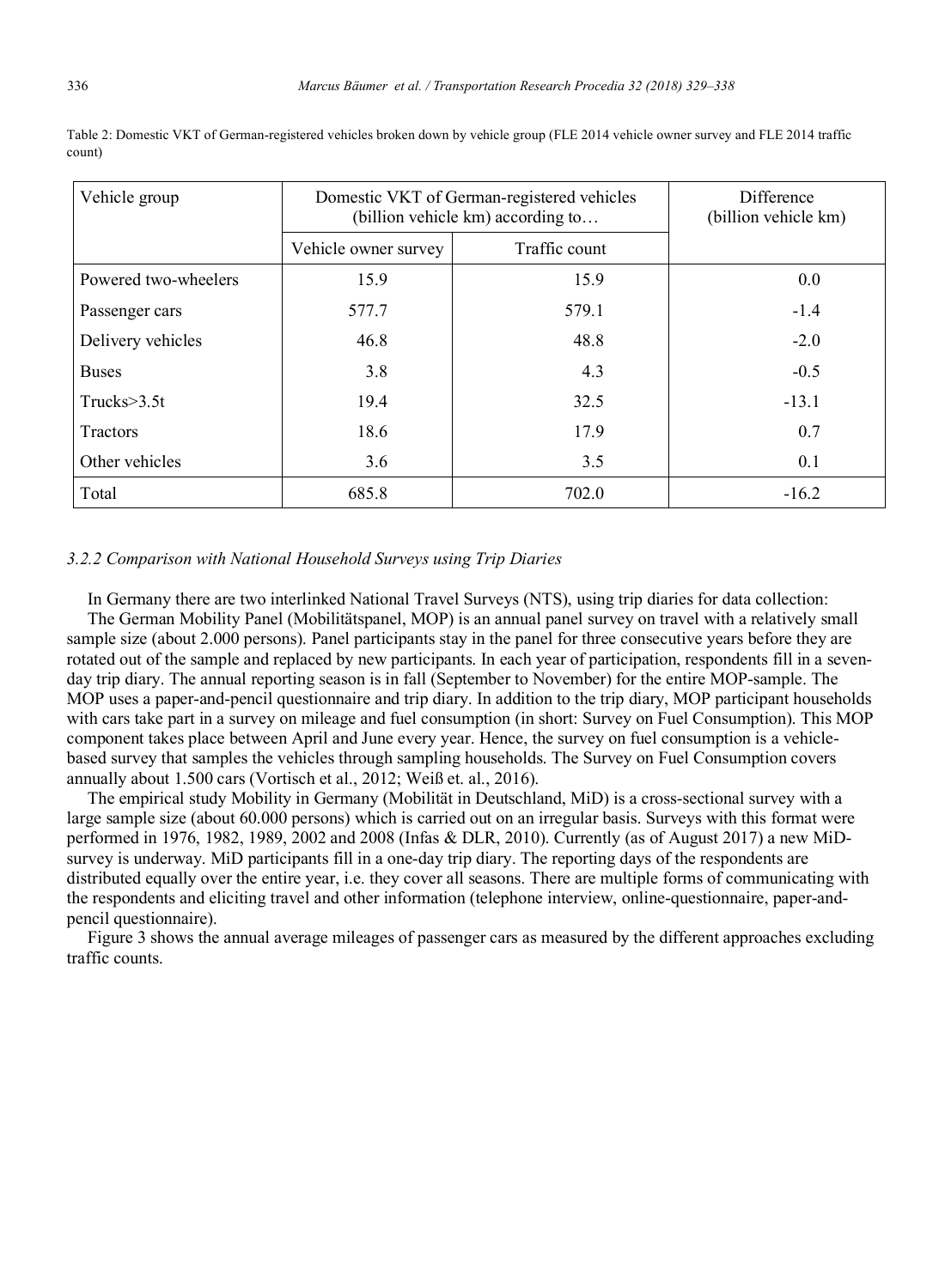

Fig. 3. Annual mileages per passenger car as measured by FLE, MOP and MiD in Germany since 2000.

In the travel diary car driver trips are recorded including the length (in km) of each trip. By definition these reports also include driver trips in vehicles that don't belong to the household, e.g. when driving a rented car, an ambulance or police car on the job etc. These car driver trip distances can be summed up for the entire person day. Thereafter, these daily total Km at the person-level can be extrapolated to annual car km for the entire population. Dividing this total mileage by the total number of cars results in the average number of Km per vehicle per year. However, this does not include information about distributions and differentiating by type of vehicle (e.g. by fuel) is also not possible.

Figure 3 shows that the average annual passenger car mileages derived with this method are relatively close to the result of approaches that are dedicated to establishing vehicle mileages. However, the small sample size of the MOP together with the large variance in travel diary travel information (caused by substantial intra-personal day-to-day variation) results in a strong year-to-year variability of the MOP results.

#### **4. Conclusions and outlook**

It has proven useful to retain the basic concept of the previous FLE vehicle owner surveys (sampling vehicles from the national vehicle register, focusing on a limited number of survey characteristics and use of a short, clearly structured and easily understandable questionnaire) and extend it to include the option of participating not only via post, but also electronically using a laptop, smartphone or like device (mixed-mode design). This modification made it possible to account for the changed response behavior in public and corporate surveys and counteract the downward trend in willingness to participate in such surveys, as the high response rate of 47 % demonstrates.

Looking to the future of VKT statistics, it appears that a further methodological innovation may improve data quality in this field. If odometer-reading data from periodical technical inspections (PTI) together with appropriate concomitant vehicle characteristics (including type of vehicle) are made available for statistical purposes, estimation of vehicle mileage totals can be based on a huge amount of empirical data on vehicle use. Caution is advised, however, when using this type of mileage data as one normally aims at estimating the annual sum of vehicle kilometers, i.e. the total vehicle mileage per calendar year. Thus, the population to which the required estimate refers is the universe of